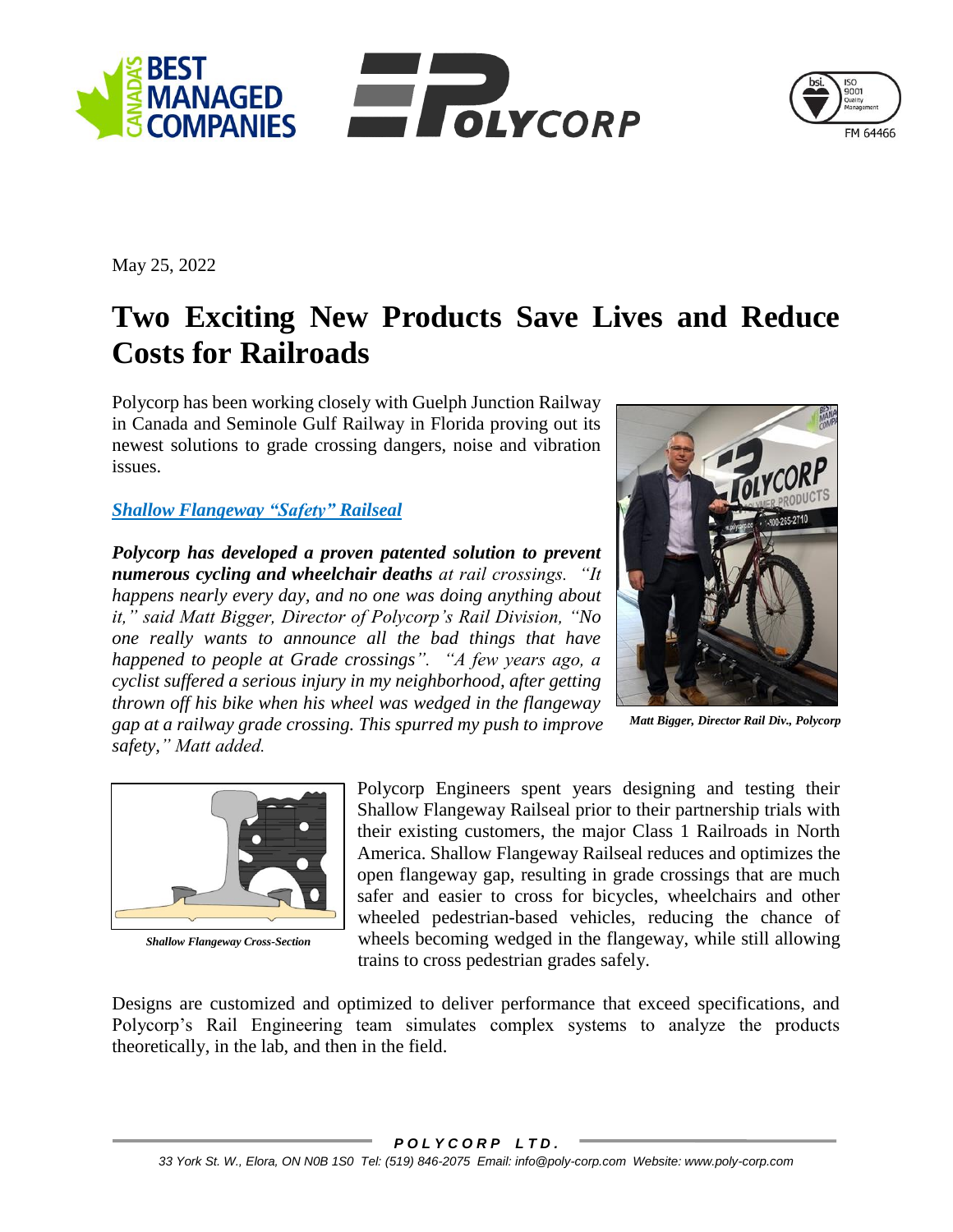



*Seminole Gulf Railway Florida*

Field testing at Guelph Junction Railway in Ontario, Canada, with dual access service to two major railways (CN and CP), allowed Polycorp Engineers to closely monitor all aspects of the new product, from production, installation, performance, to wear rates. Harsh Canadian winters have revealed additional benefits, which include reduced ice accumulation between the rail and the road surface, which reduces slips and falls at the crossing. The new product increases safety for both pedestrian and vehicular traffic.

Polycorp's patented Shallow Flangeway "Safety" Railseal installed in Seminole Gulf Railway network in Florida, USA was specifically developed to increase grade crossing safety and reduce or eliminate unnecessary accidents and fatalities (the US reported 237 deaths in 2021 alone – [\(https://oli.org/track-statistics/collisions-casualties-year\)](https://oli.org/track-statistics/collisions-casualties-year). Polycorp's Shallow Flangeway also meets all Disabilities Act requirements in both Canada and the US.



*Seminole Gulf Railway Florida*

Next steps in the development include integrating this product into concrete panels; making it the standard for the whole Seminole Gulf Railway network; approaching Florida State DOT agencies for approval; expanding this demonstrated design to other Class 1's, with a push for standardization across all North American rail networks.

Shallow Flangeway Railseal can be custom engineered to address any environmental challenges, rail size and track configurations. This innovation uses Polycorp's EPFlex® Railseal, proven over decades to prolong the life of any railroad crossing, while enhancing safety.

As the original inventor of EPFlex® Railseal and EPLock II® Rail Clip Systems, Polycorp has been at the forefront of innovation and rail safety since the 1980's.

## *[Tuned Mass Damper \("TMD"\)](http://www.poly-corp.com/assets/pdf/rail/Polycorp-Rail-Tuned_Mass_Rail_Damper.pdf)*



Open ballast track that is near residential areas can benefit from significant noise reduction without the need to dig up the tracks, add unsightly and costly sound walls, or add other invasive methods to control noise. Polycorp Dampers can also be easily added or removed without damaging the existing rail.

Polycorp TMD's can be easily installed in seconds, during non-revenue service hours to an existing section of track using Polycorp's patented EP-Lock® TMD Clip.